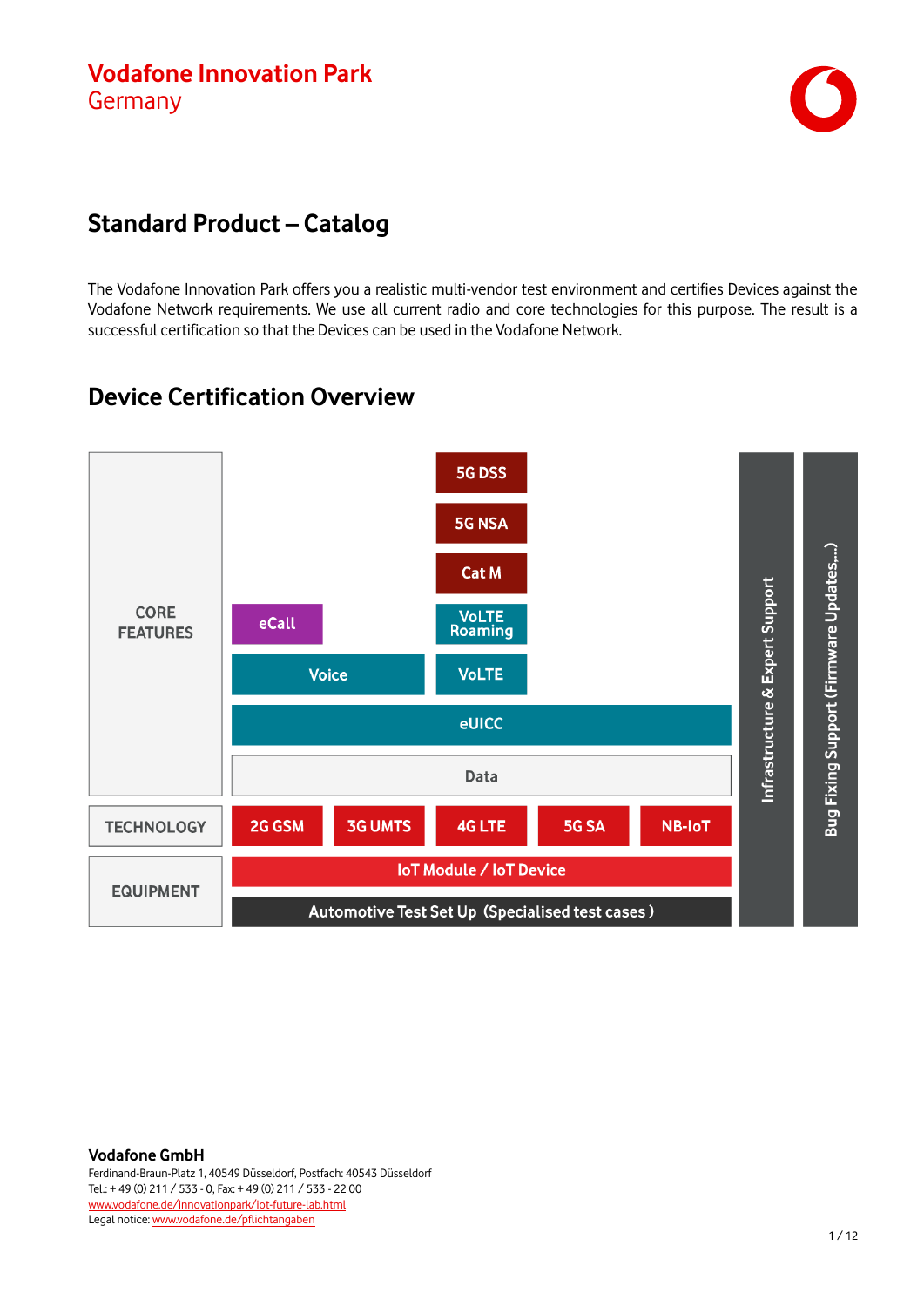

## **Standard Product – Catalog**

#### **Full Test**

| $1$   NB-IoT                   | 12   1 Legacy / $4G$ / VoLTE              |
|--------------------------------|-------------------------------------------|
| $2$   NB-IoT / 2G              | 13   1 Legacy / $4G / 5G$                 |
| 3   NB-IoT / LTE Cat M         | 14   1 Legacy / 4G / 5G / VoLTE           |
| 4   NB-IoT / LTE Cat M / 2G    | $15$   $4G/5G$                            |
| $5$   LTE Cat M                | 16   4G / 5G / VoLTE                      |
| $6$   2G/3G                    | 17   Automotive incl. VoLTE and eCall     |
| 7   2G / 3G / 4G               | 18   Router 2G / 3G / 4G / UI / WLAN      |
| 8   2G / 3G / 4G / VoLTE       | 19   Mobile Device Testing 2G / 3G / 4G   |
| $9$   2G / 3G / 4G / 5G        | 20 $\mid$ eUICC - IoT Device 2G / 3G / 4G |
| 10   2G / 3G / 4G / 5G / VoLTE | $21   5G - NSA$                           |
| 11   1 Legacy / 4G             | $22$   eCall                              |
|                                |                                           |

#### **Smart Test\***

|  | $23$   NB-IoT                |
|--|------------------------------|
|  | 24   NB-IoT / 2G             |
|  | 25   NB-IoT / LTE Cat M      |
|  | 26   NB-IoT / LTE Cat M / 2G |
|  | $27 \perp$ LTE Cat M         |
|  | 28   2G / 3G                 |
|  | 29   2G / 3G / 4G            |
|  | 30   2G / 3G / 4G / VoLTE    |
|  | 31   $2G / 3G / 4G / 5G$     |

- e 2G / 3G / 4G
- | 2G / 3G / 4G / 5G / VoLTE | 1 Legacy / 4G | 1 Legacy / 4G / VoLTE | 1 Legacy / 4G / 5G | 1 Legacy / 4G / 5G / VoLTE | 4G / 5G | 4G / 5G / VoLTE | Automotive incl. VoLTE and eCall | Router 2G / 3G / 4G / UI / WLAN

#### **Add-ons and More**

 | VoLTE | VoLTE Roaming

| eCall

 | From Cat 9 to xx | eUICC – IoT Device

**Customised support and joined sessions can be offered for all available technologies and features. Please contact us if you are interested in an individual offer.**

\* Smart Tests have a smaller test scope and are used for verification.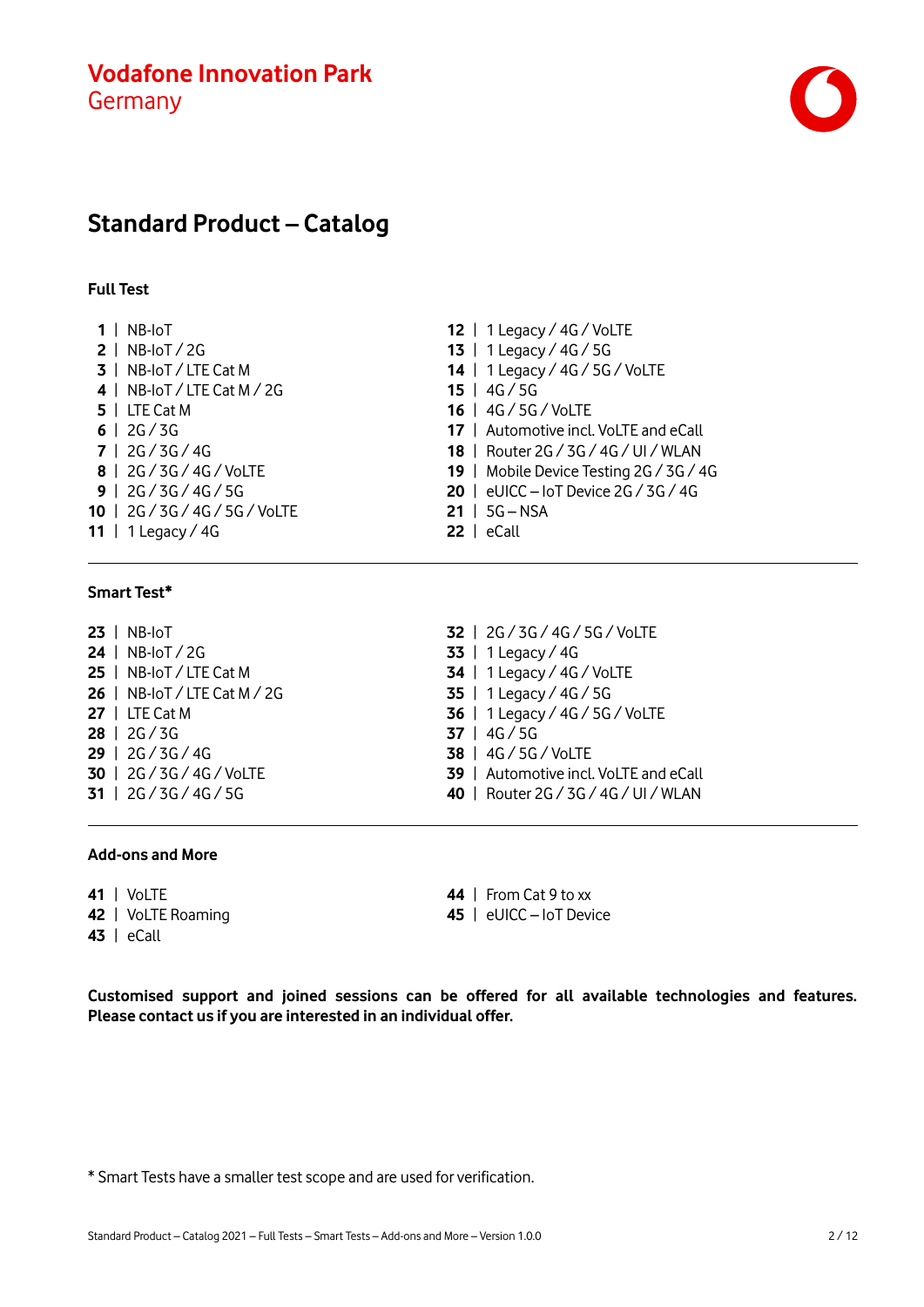

# **Product Description – Full Test Scope**

| 1            |                   | <b>NB-IoT-Full Test</b><br><b>IoT</b> Bearer                                                                                                                            |                                                                                                                                                                      |
|--------------|-------------------|-------------------------------------------------------------------------------------------------------------------------------------------------------------------------|----------------------------------------------------------------------------------------------------------------------------------------------------------------------|
| $\mathbf{2}$ | $\vert \ \ \vert$ | $NB$ -IoT $/$ 2G – Full Test<br><b>GSM and Basic Operations</b><br><b>IoT</b> eUICC<br><b>SMS</b><br><b>GPRS-EDGE</b>                                                   | Steering of Roaming based on SIM OTA<br>Steering of Roaming based on SS7<br>Speechcodecs & Ciphering<br><b>IoT</b> Bearer                                            |
| 3            |                   | NB-IoT / LTE Cat M - Full Test<br><b>IoT</b> Bearer<br>NB-IoT                                                                                                           |                                                                                                                                                                      |
| 4            |                   | NB-IoT / LTE Cat M / 2G - Full Test<br><b>GSM and Basic Operations</b><br><b>IoT</b> eUICC<br><b>SMS</b><br><b>GPRS-EDGE</b>                                            | Steering of Roaming based on SIM OTA<br>Steering of Roaming based on SS7<br>Speechcodecs & Ciphering<br><b>IoT</b> Bearer                                            |
| 5            | $\Box$            | LTE Cat M - Full Test<br><b>IoT</b> Bearer                                                                                                                              |                                                                                                                                                                      |
| 6            |                   | $2G / 3G - Full Test$<br><b>GSM and Basic Operations</b><br><b>IoT</b> eUICC<br><b>SMS</b><br><b>GPRS-EDGE</b><br>USIM-ME<br>PAP/CHAP                                   | Steering of Roaming based on SIM OTA<br>Steering of Roaming based on SS7<br><b>3G Datacard</b><br>3G Handset                                                         |
| 7            |                   | $2G / 3G - Full Test$<br><b>GSM and Basic Operations</b><br>loT eUICC<br><b>SMS</b><br><b>GPRS-EDGE</b><br>USIM-ME<br>PAP/CHAP<br><b>LTE Data</b><br>LTE Voice via CSFB | Steering of Roaming based on SIM OTA<br>Steering of Roaming based on SS7<br>Speechcodecs & Ciphering<br>Speechcodecs EVS<br>Up to CAT 9<br>3G Datacard<br>3G Handset |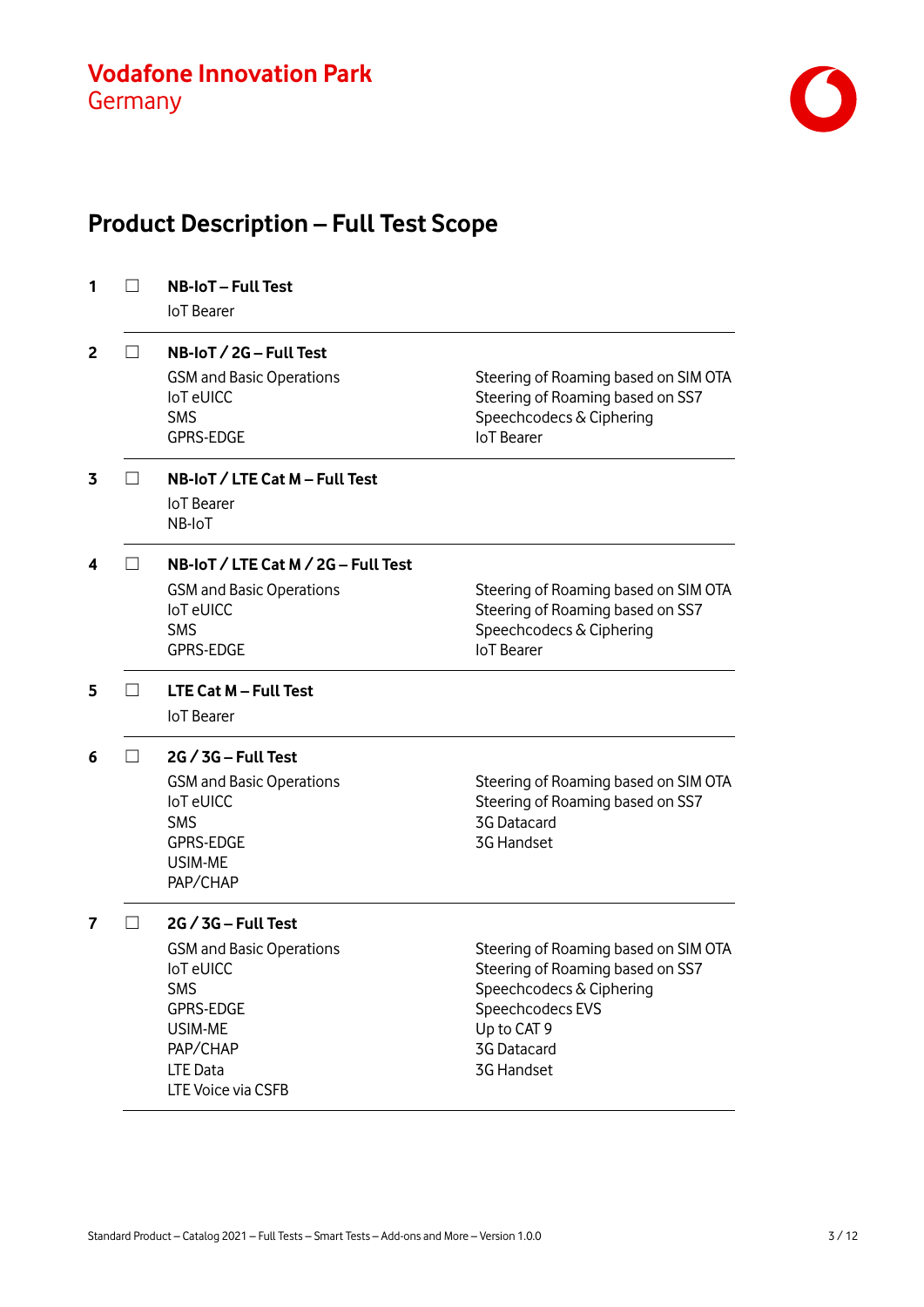

| 8  | 2G / 3G / 4G / VoLTE - Full Test                                         |                                                                                                |
|----|--------------------------------------------------------------------------|------------------------------------------------------------------------------------------------|
|    | <b>GSM and Basic Operations</b><br><b>IoT</b> eUICC<br><b>SMS</b>        | LTE Voice via CSFB<br>Steering of Roaming based on SIM OTA<br>Steering of Roaming based on SS7 |
|    | <b>GPRS-EDGE</b><br>USIM-ME                                              | Speechcodecs & Ciphering<br>Speechcodecs EVS                                                   |
|    | PAP/CHAP                                                                 | <b>VoLTE</b>                                                                                   |
|    | LTE Data                                                                 | 3G Datacard                                                                                    |
|    | <b>LTE Advanced</b>                                                      | 3G Handset                                                                                     |
| 9  | 2G / 3G / 4G / 5G - Full Test                                            |                                                                                                |
|    | <b>GSM and Basic Operations</b>                                          | LTE Data                                                                                       |
|    | <b>GPRS-EDGE</b>                                                         | <b>LTE Advanced</b>                                                                            |
|    | <b>3G Datacard</b><br><b>3G Handset</b>                                  | LTE Voice via CSFB<br>5G Bearer                                                                |
|    | Steering of Roaming based on SIM OTA                                     | PAP/CHAP                                                                                       |
|    | Steering of Roaming based on SS7                                         | <b>SMS</b>                                                                                     |
|    | USIM-ME                                                                  | Speechcodecs & Ciphering                                                                       |
|    | <b>IoT</b> eUICC                                                         | Speechcodecs EVS                                                                               |
| 10 | 2G / 3G / 4G / 5G / VoLTE - Full Test                                    |                                                                                                |
|    | <b>GSM and Basic Operations</b>                                          | LTE Advanced                                                                                   |
|    | <b>GPRS-EDGE</b>                                                         | LTE Voice via CSFB                                                                             |
|    | <b>3G Datacard</b>                                                       | 5G Bearer                                                                                      |
|    | <b>3G Handset</b>                                                        | PAP/CHAP                                                                                       |
|    | Steering of Roaming based on SIM OTA<br>Steering of Roaming based on SS7 | <b>SMS</b><br>Speechcodecs & Ciphering                                                         |
|    | USIM-ME                                                                  | Speechcodecs EVS                                                                               |
|    | <b>IoT</b> eUICC                                                         | <b>VoLTE</b>                                                                                   |
|    | <b>LTE Data</b>                                                          |                                                                                                |
| 11 | 1 Legacy / 4G - Full Test                                                |                                                                                                |
|    | $2G / 4G$ :                                                              | 3G / 4G:                                                                                       |
|    | <b>GSM and Basic Operations</b>                                          | <b>SMS</b>                                                                                     |
|    | <b>SMS</b>                                                               | 3G Datacard                                                                                    |
|    | <b>GPRS-EDGE</b>                                                         | 3G Handset                                                                                     |
|    | Steering of Roaming based on SIM OTA                                     | Steering of Roaming based on SIM OTA                                                           |
|    | Steering of Roaming based on SS7<br>USIM-ME                              | Steering of Roaming based on SS7<br>USIM-ME                                                    |
|    | <b>IoT</b> eUICC                                                         | <b>IoTeUICC</b>                                                                                |
|    | <b>LTE Data</b>                                                          | <b>LTE Data</b>                                                                                |
|    | <b>LTE Advanced</b>                                                      | LTE Advanced                                                                                   |
|    | LTE Voice via CSFB                                                       | LTE Voice via CSFB                                                                             |
|    | Speechcodecs & Ciphering                                                 |                                                                                                |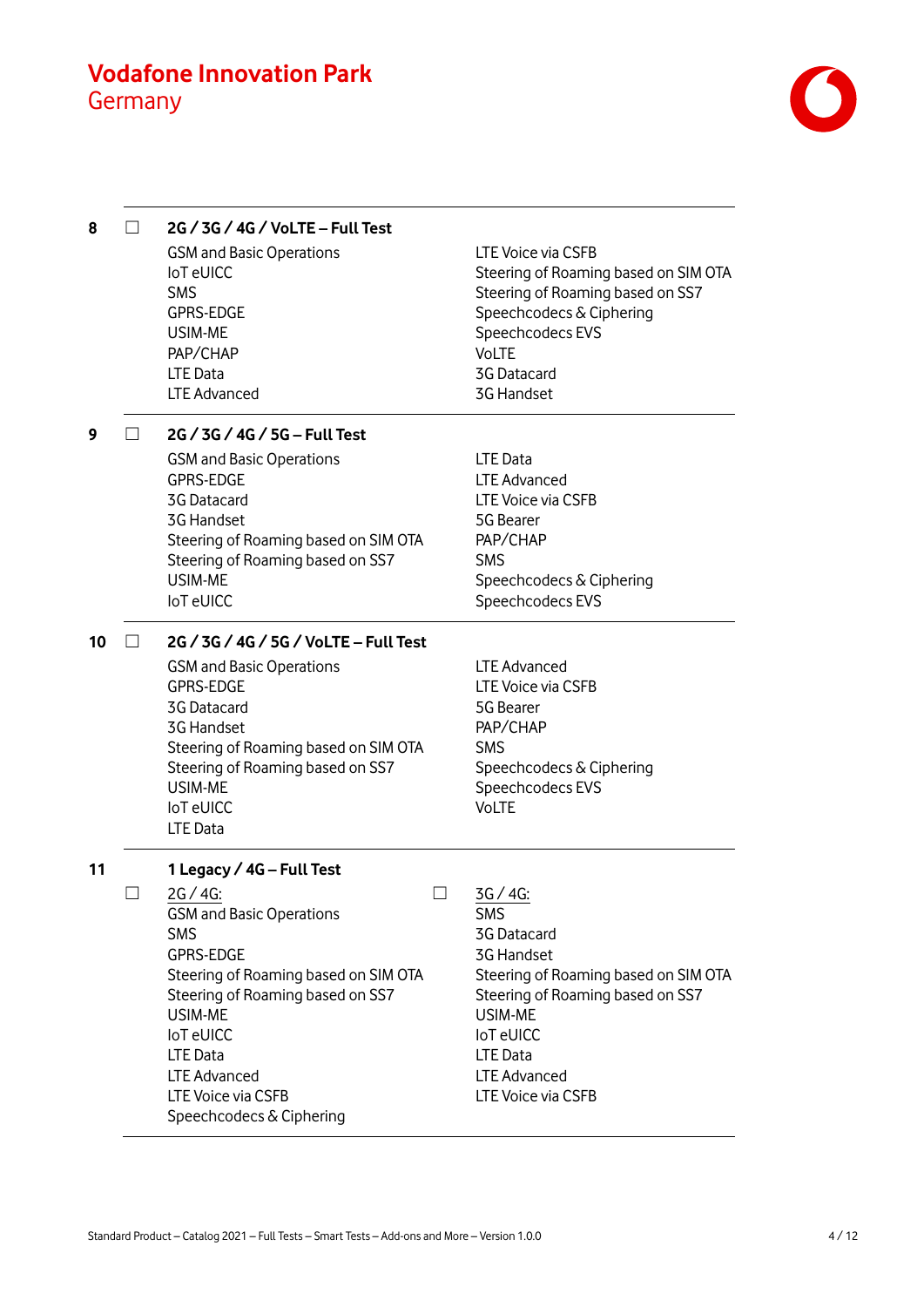

| 12 |              | 1 Legacy / 4G / VoLTE - Full Test                                                                                                                                                                                                                                                                                                     |                          |                                                                                                                                                                                                                                                                                        |
|----|--------------|---------------------------------------------------------------------------------------------------------------------------------------------------------------------------------------------------------------------------------------------------------------------------------------------------------------------------------------|--------------------------|----------------------------------------------------------------------------------------------------------------------------------------------------------------------------------------------------------------------------------------------------------------------------------------|
|    | $\Box$       | 2G / 4G / VoLTE:<br><b>GSM and Basic Operations</b><br><b>IoT</b> eUICC<br><b>SMS</b><br><b>GPRS-EDGE</b><br>USIM-ME<br><b>LTE Data</b><br><b>LTE Advanced</b><br>LTE Voice via CSFB<br>Steering of Roaming based on SIM OTA<br>Steering of Roaming based on SS7<br>Speechcodecs & Ciphering<br>Speechcodecs EVS<br><b>VoLTE</b>      |                          | 3G / 4G / VoLTE:<br><b>SMS</b><br>USIM-ME<br><b>IoT</b> eUICC<br><b>LTE Data</b><br><b>LTE Advanced</b><br>LTE Voice via CSFB<br>Steering of Roaming based on SIM OTA<br>Steering of Roaming based on SS7<br>Speechcodecs EVS<br><b>VoLTE</b><br>3G Datacard<br>3G Handset             |
| 13 |              | 1 Legacy / 4G / 5G – Full Test                                                                                                                                                                                                                                                                                                        |                          |                                                                                                                                                                                                                                                                                        |
|    | $\mathsf{L}$ | 2G/4G/5G:<br><b>GSM and Basic Operations</b><br><b>SMS</b><br><b>GPRS-EDGE</b><br>Steering of Roaming based on SIM OTA<br>Steering of Roaming based on SS7<br>USIM-ME<br><b>IoT</b> eUICC<br><b>LTE Data</b><br><b>LTE Advanced</b><br>LTE Voice via CSFB<br>Speechcodecs & Ciphering                                                 | $\overline{\phantom{0}}$ | 3G/4G/5G:<br><b>SMS</b><br>3G Datacard<br>3G Handset<br>Steering of Roaming based on SIM OTA<br>Steering of Roaming based on SS7<br><b>USIM-ME</b><br><b>IoT</b> eUICC<br><b>LTE Data</b><br><b>LTE Advanced</b><br>LTE Voice via CSFB<br>Speechcodecs EVS<br><b>VoLTE</b>             |
| 14 |              | 1 Legacy / 4G / 5G / VoLTE - Full Test                                                                                                                                                                                                                                                                                                |                          |                                                                                                                                                                                                                                                                                        |
|    |              | 2G / 4G / 5G / VoLTE:<br><b>GSM and Basic Operations</b><br><b>SMS</b><br><b>GPRS-EDGE</b><br>Steering of Roaming based on SIM OTA<br>Steering of Roaming based on SS7<br>USIM-ME<br><b>IoT</b> eUICC<br><b>LTE Data</b><br><b>LTE Advanced</b><br>LTE Voice via CSFB<br>Speechcodecs & Ciphering<br>Speechcodecs EVS<br><b>VoLTE</b> |                          | 3G / 4G / 5G / VoLTE:<br>SMS<br>3G Datacard<br><b>3G Handset</b><br>Steering of Roaming based on SIM OTA<br>Steering of Roaming based on SS7<br><b>USIM-ME</b><br><b>IoT</b> eUICC<br><b>LTE Data</b><br><b>LTE Advanced</b><br>LTE Voice via CSFB<br>Speechcodecs EVS<br><b>VoLTE</b> |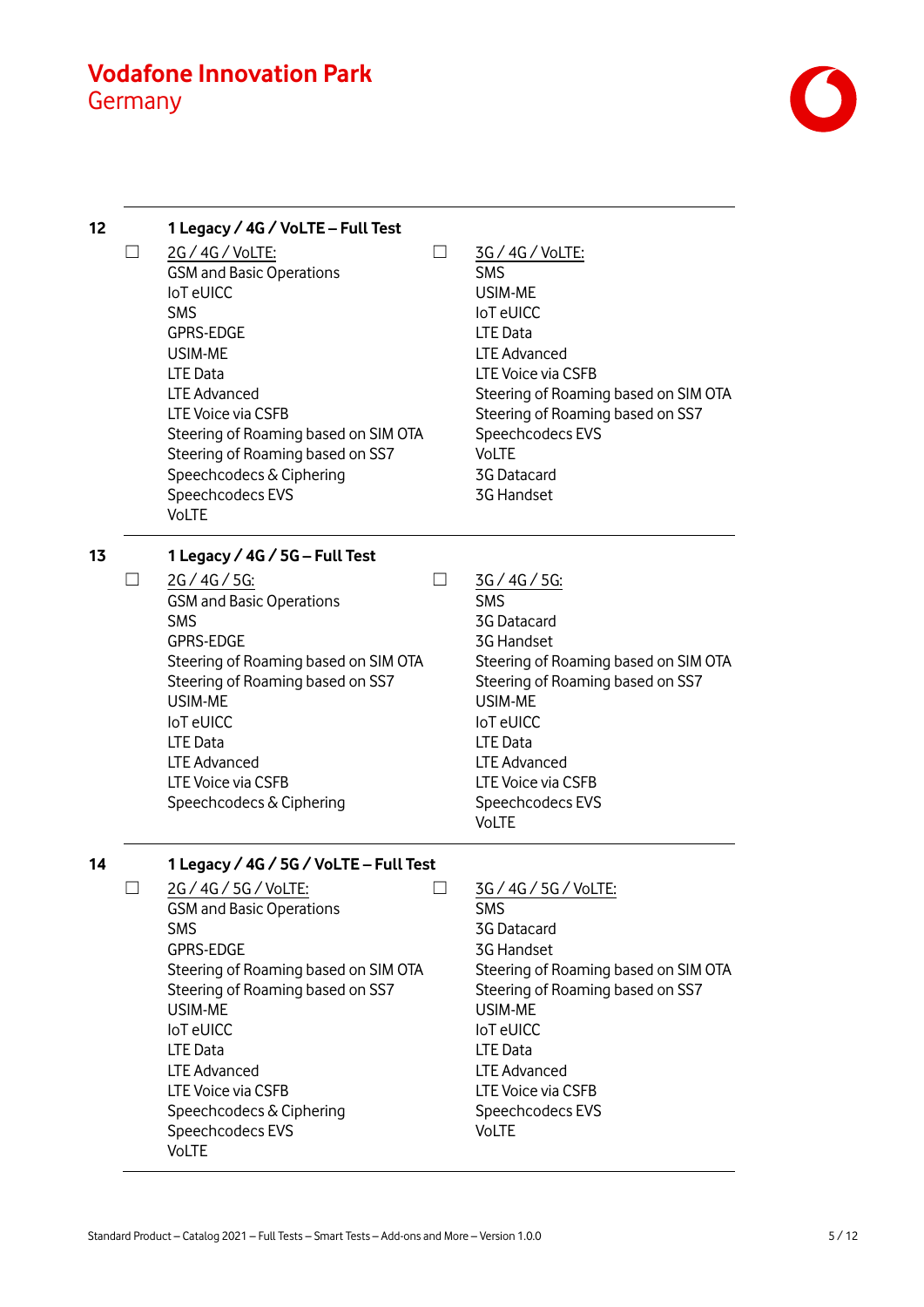

| 15 |        | $4G / 5G - Full Test$<br>Steering of Roaming based on SIM OTA<br>USIM-ME<br><b>IoT</b> eUICC<br><b>LTE Data</b><br><b>LTE Advanced</b>                                                                                                            | LTE Voice via CSFB<br>5G Bearer<br>PAP/CHAP<br><b>SMS</b>                                                                                                         |
|----|--------|---------------------------------------------------------------------------------------------------------------------------------------------------------------------------------------------------------------------------------------------------|-------------------------------------------------------------------------------------------------------------------------------------------------------------------|
| 16 | $\Box$ | 4G / 5G / VoLTE – Full Test                                                                                                                                                                                                                       |                                                                                                                                                                   |
|    |        | Steering of Roaming based on SIM OTA<br>USIM-ME<br><b>IoT</b> eUICC<br><b>LTE Data</b><br><b>LTE Advanced</b><br>LTE Voice via CSFB                                                                                                               | 5G Bearer<br>PAP/CHAP<br><b>SMS</b><br><b>VoLTE</b><br>Speechcodecs EVS                                                                                           |
| 17 | $\Box$ | Automotive incl. VoLTE and eCall - Full Test                                                                                                                                                                                                      |                                                                                                                                                                   |
|    |        | <b>GSM and Basic Operations</b><br><b>IoT</b> eUICC<br><b>SMS</b><br><b>GPRS-EDGE</b><br>USIM-ME<br>3G Datacard<br><b>3G Handset</b><br>Steering of Roaming based on SIM OTA<br>Steering of Roaming based on SS7                                  | LTE Data<br><b>LTE Advanced</b><br>LTE Voice via CSFB<br>PAP CHAP<br>Speechcodecs & Ciphering<br>Speechcodecs EVS<br>VoLTE<br><b>IoT</b> eCall<br>Customised test |
| 18 | $\Box$ | Router 2G / 3G / 4G / UI / WLAN - Full Test<br><b>GSM and Basic Operations</b><br><b>IoT</b> eUICC<br><b>SMS</b><br><b>GPRS-EDGE</b><br>USIM-ME<br><b>3G Datacard</b><br>Steering of Roaming based on SIM OTA<br>Steering of Roaming based on SS7 | <b>LTE Data</b><br><b>LTE Advanced</b><br>LTE Voice via CSFB<br>USIM-ME<br><b>IoT</b> eUICC<br>Router<br><b>WLAN</b><br>Customised test                           |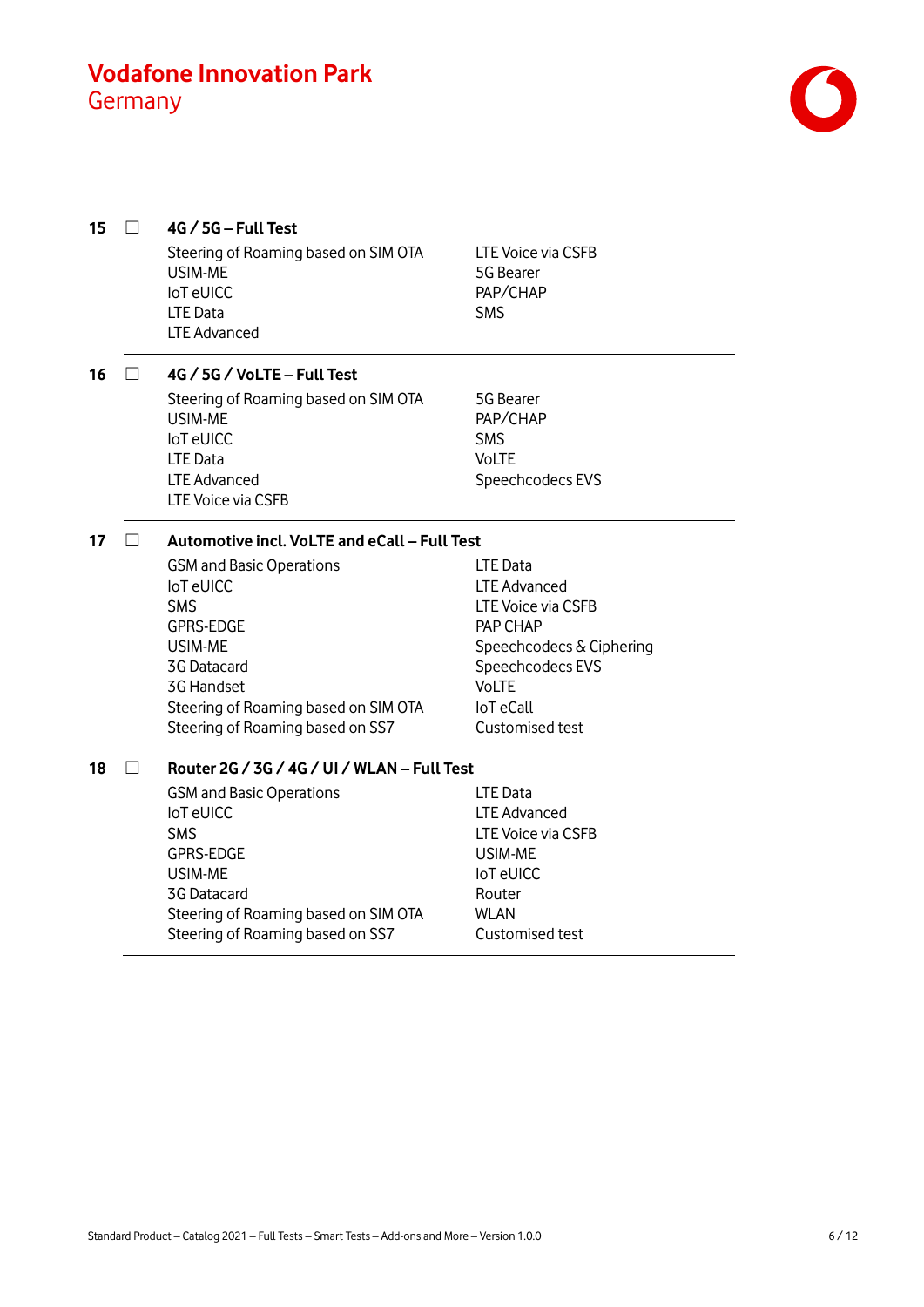

**19** ☐ **Mobile Device Testing 2G / 3G / 4G – Full Test** Bluetooth Consumer E-Mail Dual SIM Exploratory A FOTA Live Google RCS Sanity Check GPRS-EDGE GSM and Basic Operations IMEI-SV IPv6 3G LTE Advanced LTE Data VoLTE LTE Voice via CSFB Mobile Hotspot MS Exchange OMA CP Roaming Data SoR based on SIM OTA SoR based on SS7 Speechcodecs & Ciphering Speechcodecs EVS SUPL USIM-ME VoWiFi WLAN **20** ☐ **eUICC– IoT Device 2G / 3G / 4G – Full Test** GSM and Basic Operations GPRS-EDGE 3G Datacard 3G Handset Steering of Roaming based on SIM OTA Steering of Roaming based on SS7 USIM-ME IoT eUICC LTE Data LTE Voice via CSFB PAP / CHAP SMS Speechcodecs & Ciphering Speechcodecs EVS Up to CAT 9 **21** ☐ **5G NSA – Full Test** 5G Bearer Consulting Service dev. Support **22** ☐ **eCall – Full Test** IoT eCall Consulting Service dev. Support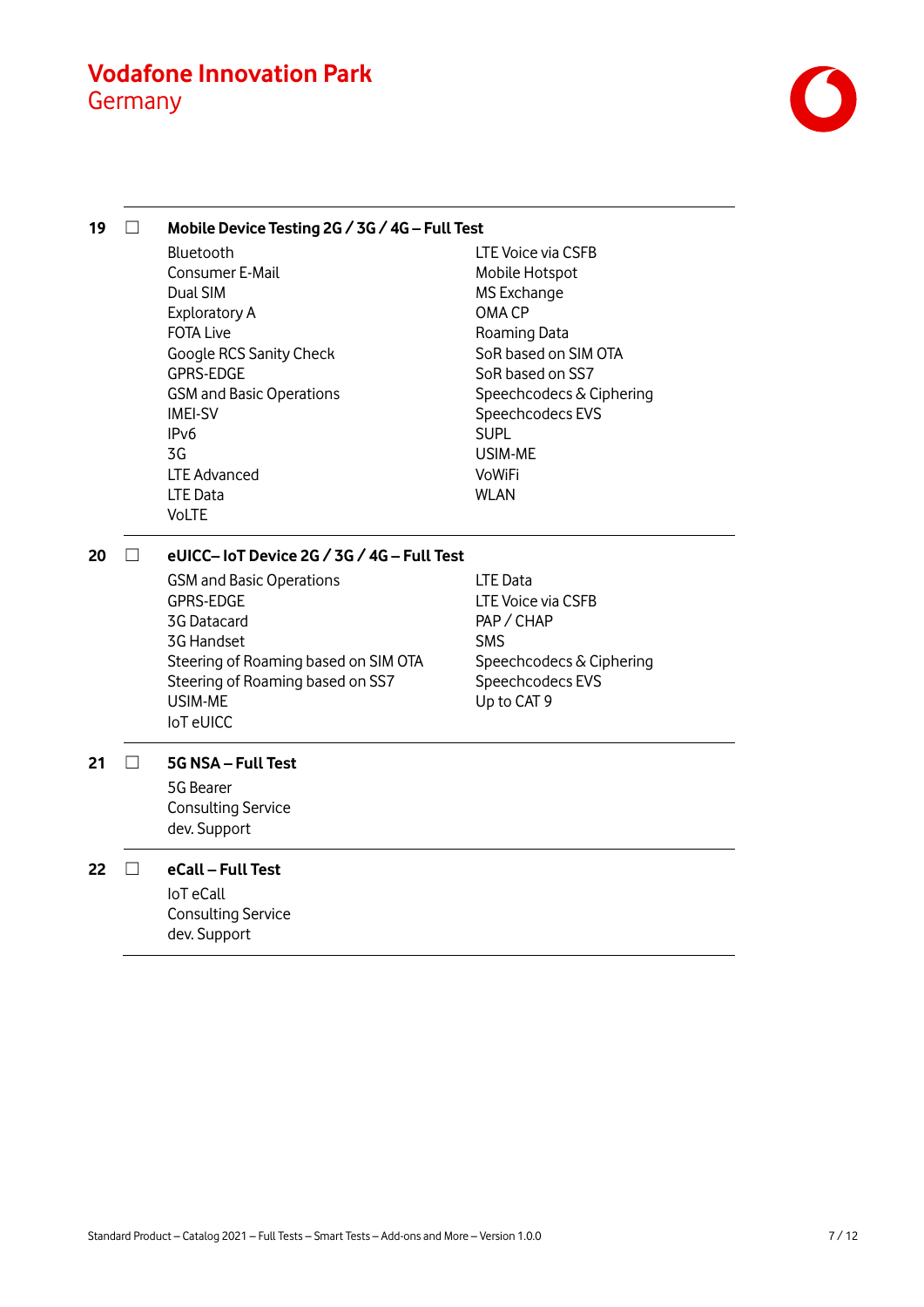

# **Product Description – Smart Test Scope**

| 23 |        | <b>NB-IoT – Smart Test</b><br><b>IoT</b> Bearer                                                                                                                                                         |                                                                                                                                      |
|----|--------|---------------------------------------------------------------------------------------------------------------------------------------------------------------------------------------------------------|--------------------------------------------------------------------------------------------------------------------------------------|
| 24 |        | NB-IoT / 2G - Smart Test<br><b>GSM and Basic Operations</b><br><b>IoT</b> eUICC<br><b>SMS</b><br><b>GPRS-EDGE</b>                                                                                       | Steering of Roaming based on SIM OTA<br>Steering of Roaming based on SS7<br>Speechcodecs & Ciphering<br><b>IoT</b> Bearer            |
| 25 | $\Box$ | NB-IoT / LTE Cat M - Smart Test<br><b>IoT</b> Bearer<br><b>GSM and Basic Operations</b>                                                                                                                 |                                                                                                                                      |
| 26 | $\Box$ | NB-IoT / LTE Cat M / 2G - Smart Test<br><b>GSM and Basic Operations</b><br><b>IoT</b> eUICC<br><b>SMS</b><br><b>GPRS-EDGE</b>                                                                           | Steering of Roaming based on SIM OTA<br>Steering of Roaming based on SS7<br>Speechcodecs & Ciphering<br><b>IoT</b> Bearer            |
| 27 |        | <b>LTE Cat M - Smart Test</b><br><b>IoT</b> Bearer                                                                                                                                                      |                                                                                                                                      |
| 28 |        | 2G / 3G – Smart Test<br><b>GSM and Basic Operations</b><br><b>SMS</b><br><b>GPRS-EDGE</b><br>3G Datacard<br>3G Handset                                                                                  | USIM-ME<br><b>IoT</b> eUICC<br>Steering of Roaming based on SIM OTA<br>Steering of Roaming based on SS7                              |
| 29 |        | 2G / 3G / 4G – Smart Test<br><b>GSM and Basic Operations</b><br><b>SMS</b><br><b>GPRS-EDGE</b><br>3G Datacard<br>3G Handset<br>Steering of Roaming based on SIM OTA<br>Steering of Roaming based on SS7 | USIM-ME<br><b>IoT</b> eUICC<br>LTE Data<br><b>LTE Advanced</b><br>LTE Voice via CSFB<br>Speechcodecs & Ciphering<br>Speechcodecs EVS |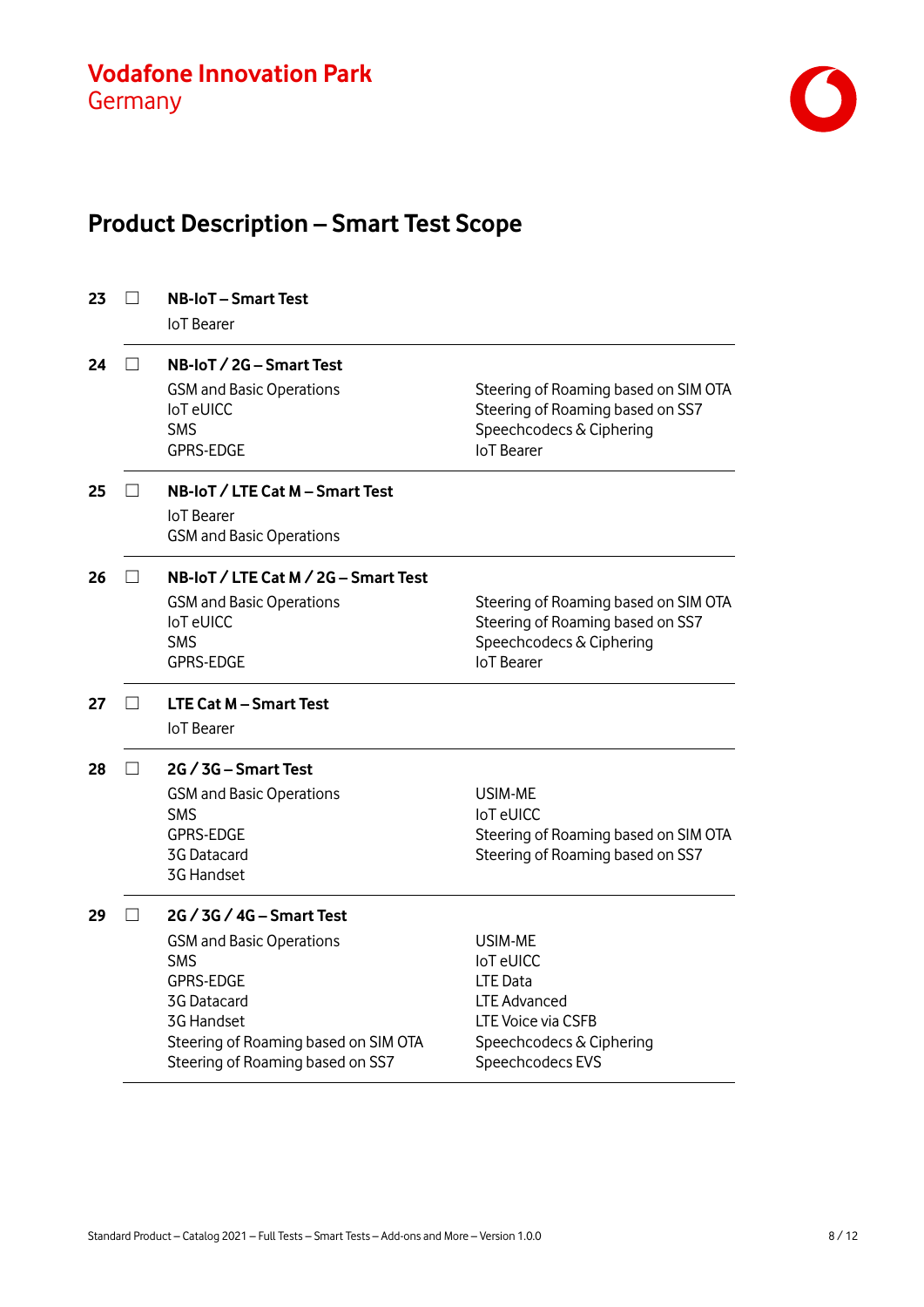

| 30 | 2G / 3G / 4G / VoLTE - Smart Test<br><b>GSM and Basic Operations</b><br><b>SMS</b><br><b>GPRS-EDGE</b><br><b>3G Datacard</b><br>3G Handset<br>Steering of Roaming based on SIM OTA<br>Steering of Roaming based on SS7                                                                                                | <b>IoT</b> eUICC<br>LTE Data<br><b>LTE Advanced</b><br><b>LTE Voice via CSFB</b><br>Speechcodecs & Ciphering<br>Speechcodecs EVS<br><b>VoLTE</b>                                                                             |
|----|-----------------------------------------------------------------------------------------------------------------------------------------------------------------------------------------------------------------------------------------------------------------------------------------------------------------------|------------------------------------------------------------------------------------------------------------------------------------------------------------------------------------------------------------------------------|
| 31 | <b>USIM-ME</b><br>2G / 3G / 4G / 5G - Smart Test                                                                                                                                                                                                                                                                      |                                                                                                                                                                                                                              |
|    | <b>GSM and Basic Operations</b><br><b>GPRS-EDGE</b><br>3G Datacard<br>3G Handset<br>Steering of Roaming based on SIM OTA<br>Steering of Roaming based on SS7<br><b>USIM-ME</b><br><b>IoT</b> eUICC                                                                                                                    | LTE Data<br><b>LTE Advanced</b><br>LTE Voice via CSFB<br>5G Bearer<br>PAP/CHAP<br><b>SMS</b><br>Speechcodecs & Ciphering                                                                                                     |
| 32 | 2G / 3G / 4G / 5G / VoLTE - Smart Test<br><b>GSM and Basic Operations</b><br><b>GPRS-EDGE</b><br>3G Datacard<br><b>3G Handset</b><br>Steering of Roaming based on SIM OTA<br>Steering of Roaming based on SS7<br>USIM-ME<br><b>IoT</b> eUICC<br><b>LTE Data</b>                                                       | <b>LTE Advanced</b><br>LTE Voice via CSFB<br>5G Bearer<br>PAP/CHAP<br><b>SMS</b><br>Speechcodecs & Ciphering<br>Speechcodecs EVS<br><b>VoLTE</b>                                                                             |
| 33 | 1 Legacy / 4G - Smart Test<br>$2G / 4G$ :<br><b>GSM and Basic Operations</b><br><b>SMS</b><br><b>GPRS-EDGE</b><br>Steering of Roaming based on SIM OTA<br>Steering of Roaming based on SS7<br>USIM-ME<br><b>IoT</b> eUICC<br><b>LTE Data</b><br><b>LTE Advanced</b><br>LTE Voice via CSFB<br>Speechcodecs & Ciphering | 3G/4G:<br><b>SMS</b><br><b>3G Datacard</b><br>3G Handset<br>Steering of Roaming based on SIM OTA<br>Steering of Roaming based on SS7<br>USIM-ME<br><b>IoT</b> eUICC<br>LTE Data<br><b>LTE Advanced</b><br>LTE Voice via CSFB |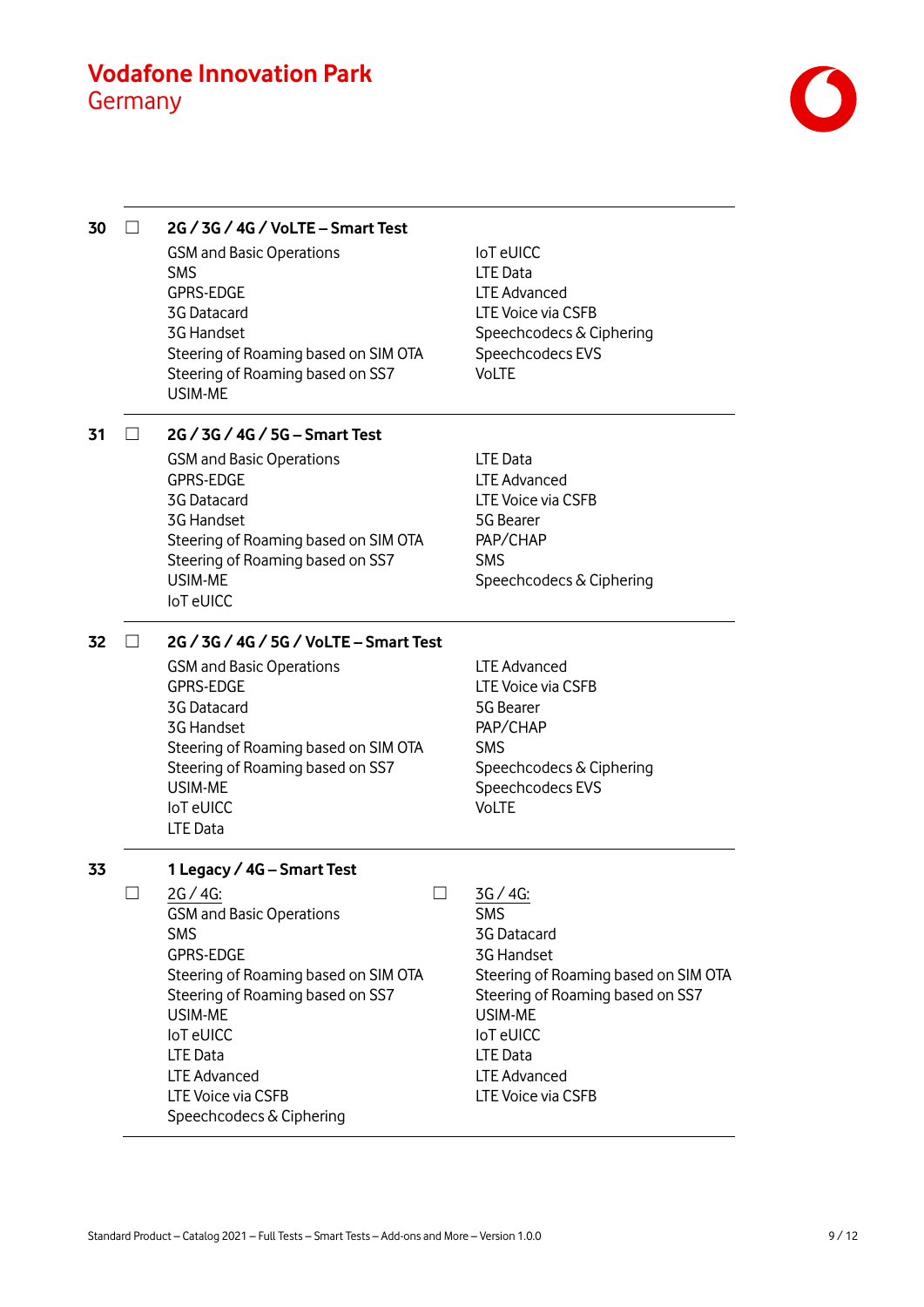

| 34 |        | 1 Legacy / 4G / VoLTE - Smart Test                                                                                                                                                                                                                                                                                                                                               |                                                                                                                                                                                                                                                                          |
|----|--------|----------------------------------------------------------------------------------------------------------------------------------------------------------------------------------------------------------------------------------------------------------------------------------------------------------------------------------------------------------------------------------|--------------------------------------------------------------------------------------------------------------------------------------------------------------------------------------------------------------------------------------------------------------------------|
|    | $\Box$ | 2G / 4G / VoLTE:<br>$\mathsf{L}$<br><b>GSM and Basic Operations</b><br><b>SMS</b><br><b>GPRS-EDGE</b><br>Steering of Roaming based on SIM OTA<br>Steering of Roaming based on SS7<br>USIM-ME<br><b>IoT</b> eUICC<br><b>LTE Data</b><br><b>LTE Advanced</b><br>LTE Voice via CSFB<br>Speechcodecs & Ciphering                                                                     | 3G / 4G / VoLTE:<br><b>SMS</b><br><b>3G Datacard</b><br><b>3G Handset</b><br>Steering of Roaming based on SIM OTA<br>Steering of Roaming based on SS7<br>USIM-ME<br><b>IoT</b> eUICC<br><b>LTE Data</b><br><b>LTE Advanced</b><br>LTE Voice via CSFB                     |
| 35 |        | 1 Legacy / 4G / 5G - Smart Test                                                                                                                                                                                                                                                                                                                                                  |                                                                                                                                                                                                                                                                          |
|    | $\Box$ | 2G/4G/5G:<br>$\overline{\phantom{0}}$<br><b>GSM and Basic Operations</b><br><b>SMS</b><br><b>GPRS-EDGE</b><br>Steering of Roaming based on SIM OTA<br>Steering of Roaming based on SS7<br>USIM-ME<br><b>IoT</b> eUICC<br><b>LTE Data</b><br><b>LTE Advanced</b><br>LTE Voice via CSFB<br>Speechcodecs & Ciphering                                                                | 3G/4G/5G:<br><b>SMS</b><br>3G Datacard<br><b>3G Handset</b><br>Steering of Roaming based on SIM OTA<br>Steering of Roaming based on SS7<br>USIM-ME<br><b>IoT</b> eUICC<br><b>LTE Data</b><br><b>LTE Advanced</b><br>LTE Voice via CSFB                                   |
| 36 |        | 1 Legacy / 4G / 5G / VoLTE - Smart Test<br>2G / 4G / 5G / VoLTE:<br><b>GSM and Basic Operations</b><br><b>SMS</b><br><b>GPRS-EDGE</b><br>Steering of Roaming based on SIM OTA<br>Steering of Roaming based on SS7<br>USIM-ME<br><b>IoT</b> eUICC<br><b>LTE Data</b><br><b>LTE Advanced</b><br>LTE Voice via CSFB<br>Speechcodecs & Ciphering<br>Speechcodecs EVS<br><b>VoLTE</b> | 3G / 4G / 5G / VoLTE:<br><b>SMS</b><br>3G Datacard<br>3G Handset<br>Steering of Roaming based on SIM OTA<br>Steering of Roaming based on SS7<br>USIM-ME<br><b>IoT</b> eUICC<br>LTE Data<br><b>LTE Advanced</b><br>LTE Voice via CSFB<br>Speechcodecs EVS<br><b>VoLTE</b> |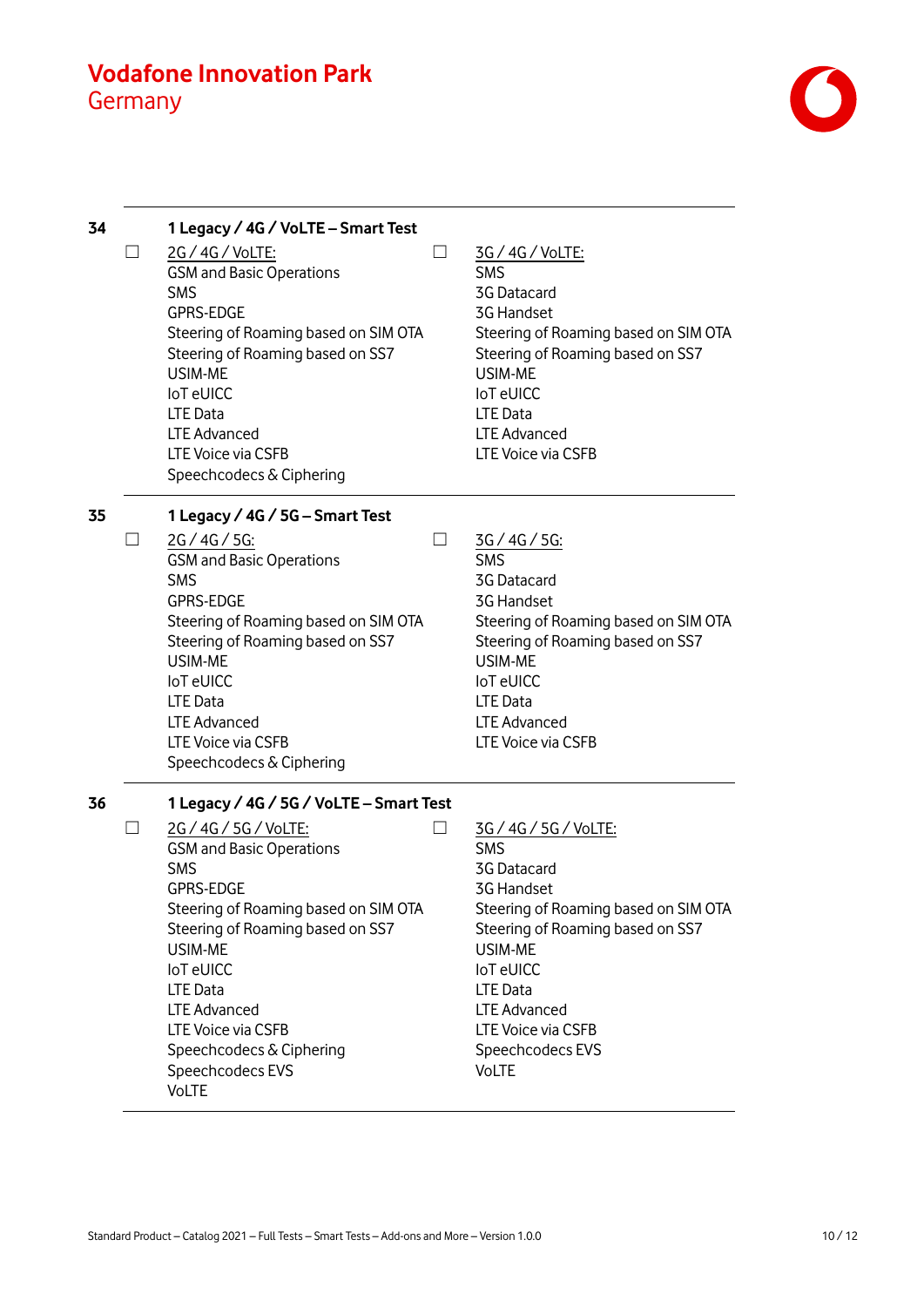

| 37 |        | 4G / 5G - Smart Test<br>Steering of Roaming based on SIM OTA<br>USIM-ME<br>loT eUICC<br><b>LTE Data</b><br><b>LTE Advanced</b>                                                                                                                   | LTE Voice via CSFB<br>5G Bearer<br>PAP/CHAP<br><b>SMS</b>                                                                                                                |
|----|--------|--------------------------------------------------------------------------------------------------------------------------------------------------------------------------------------------------------------------------------------------------|--------------------------------------------------------------------------------------------------------------------------------------------------------------------------|
| 38 |        | 4G / 5G / VoLTE - Smart Test                                                                                                                                                                                                                     |                                                                                                                                                                          |
|    |        | Steering of Roaming based on SIM OTA<br>USIM-ME<br><b>IoT</b> eUICC<br>LTE Data<br><b>LTE Advanced</b><br>LTE Voice via CSFB                                                                                                                     | 5G Bearer<br>PAP/CHAP<br><b>SMS</b><br><b>VoLTE</b><br>Speechcodecs EVS                                                                                                  |
| 39 | $\Box$ | Automotive incl. VoLTE and eCall - Smart Test                                                                                                                                                                                                    |                                                                                                                                                                          |
|    |        | <b>GSM and Basic Operations</b><br><b>SMS</b><br><b>GPRS-EDGE</b><br>3G Datacard<br><b>3G Handset</b><br>Steering of Roaming based on SIM OTA<br>Steering of Roaming based on SS7<br>USIM-ME<br><b>IoT</b> eUICC                                 | LTE Data<br><b>LTE Advanced</b><br>LTE Voice via CSFB<br>PAP CHAP<br>Speechcodecs & Ciphering<br>Speechcodecs EVS<br><b>VoLTE</b><br><b>IoT</b> eCall<br>Customised test |
| 40 |        | Router 2G / 3G / 4G / UI / WLAN - Smart Test<br><b>GPRS-EDGE</b><br>3G Datacard<br><b>GSM and Basic Operations</b><br>Steering of Roaming based on SIM OTA<br>Steering of Roaming based on SS7<br>USIM-ME<br><b>IoT</b> eUICC<br><b>LTE Data</b> | LTE Advanced<br>LTE Voice via CSFB<br>USIM-ME<br><b>IoT</b> eUICC<br><b>SMS</b><br>Router<br><b>WLAN</b><br>Customised test                                              |